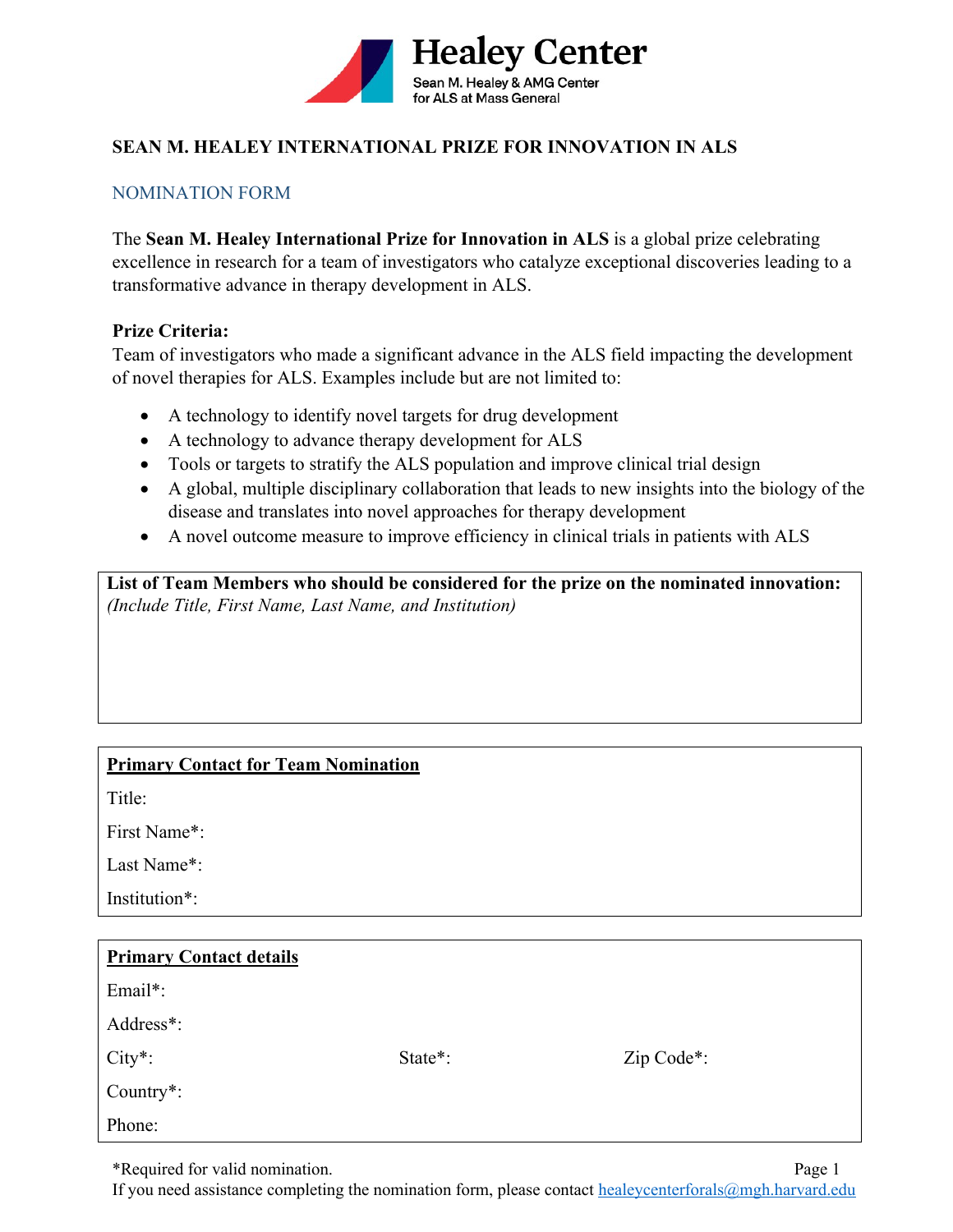

### **Work being nominated**

*Nominees are being recognized for… (25 words limit).* 

Citation\*:

Brief description\*:

*Significance of the nominated work and its impact on ALS therapy development (500 words limit).*